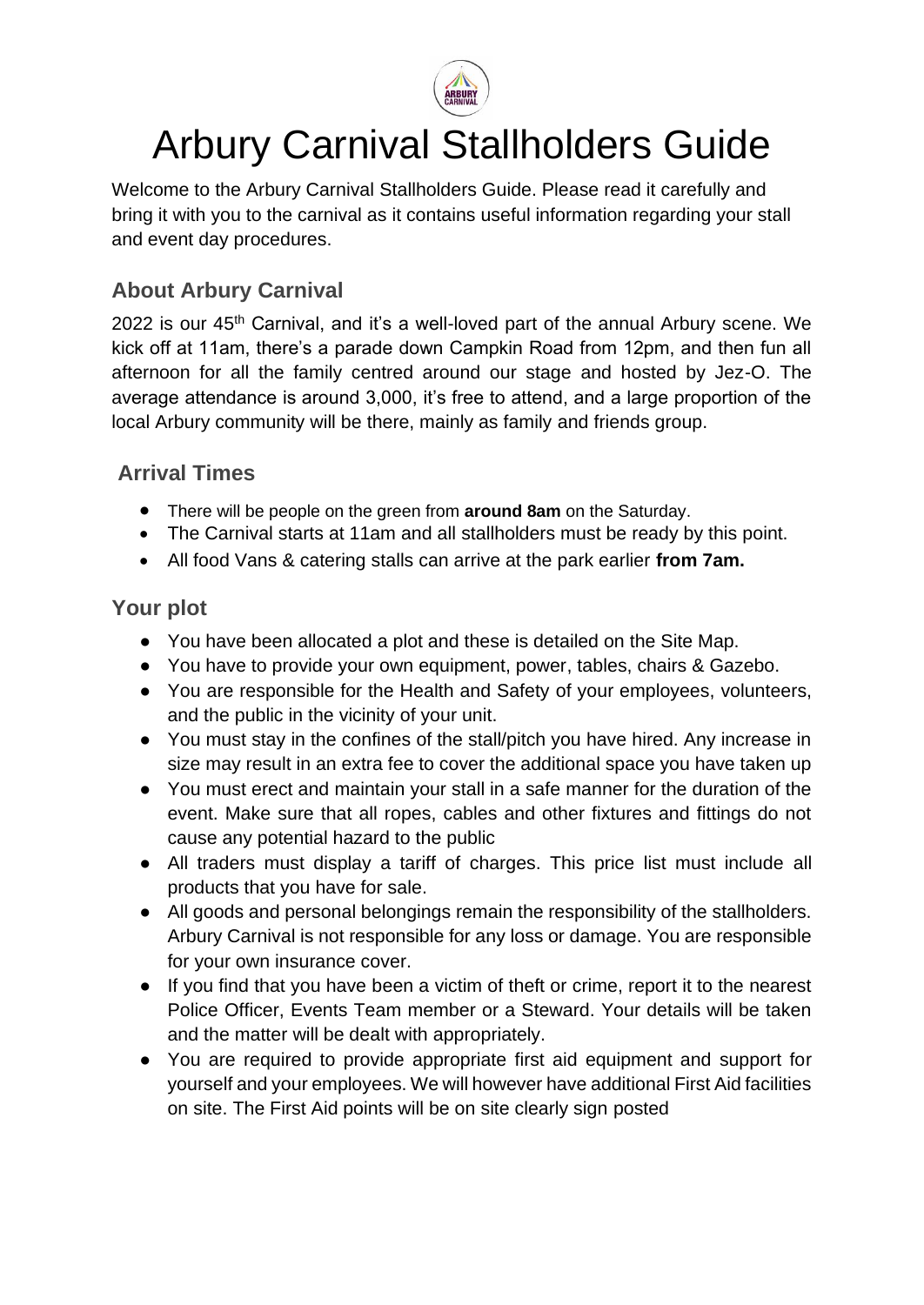

#### **Vehicles**

- Vehicles are allowed on Arbury Park on the day of the Carnival before 10.30am and after 5pm.
- No vehicles are allowed on the park during the Carnival without advance agreement with Arbury Carnival.
- You must drive with extreme care on Arbury Park, as there are children, bicycles and other unusual driving risks.
- Between these times, you can leave your car in the North Cambridge Academy school car park.

## **Parking**

There is off site free parking at 3 main car parks, See parking Map.

- North Cambridge Academy Car park,
- Budges Car park
- Arbury Town Park Car park
- Also Street parking around the side streets, (please give considerations to residents and be sensible and not block drive ways and cause obstructions

#### **Food and Beverages**

- You are responsible for safe handling and cooking of all food and beverages.
- If you are cooking food in close proximity to the public you must provide appropriate barriers.
- Do not sell drinks in glass containers or bottles
- No alcohol may be sold.

*\*\* You must clearly identify all allergens, including information about how the produce was prepared. If you are uncertain about any allergen risk it is safest for all concerned to indicate that the product on sale may contain allergens. Common allergens include milk, eggs, nuts, shellfish, wheat, soy, fish, celery & mustard (list is not comprehensive, provided here for guidance only)*

## **Trading Certificates**

You must have up to date, relevant certificates including but not limited to:

- Food hygiene certificates with an inspection rating of 3 or more
- Evidence of safe systems of work, including risk assessments and method statements
- Sufficient Public Liability Insurance and Employee Liability Insurance if appropriate.
- Pat Testing certificates for any electronic equipment used on site.

## **Fire Safety**

You are responsible for Fire Management within your trading area. You are required to have appropriate extinguishers, dependent on the nature of your stall. Fire extinguishers must have been serviced and be in date on the day of the event.